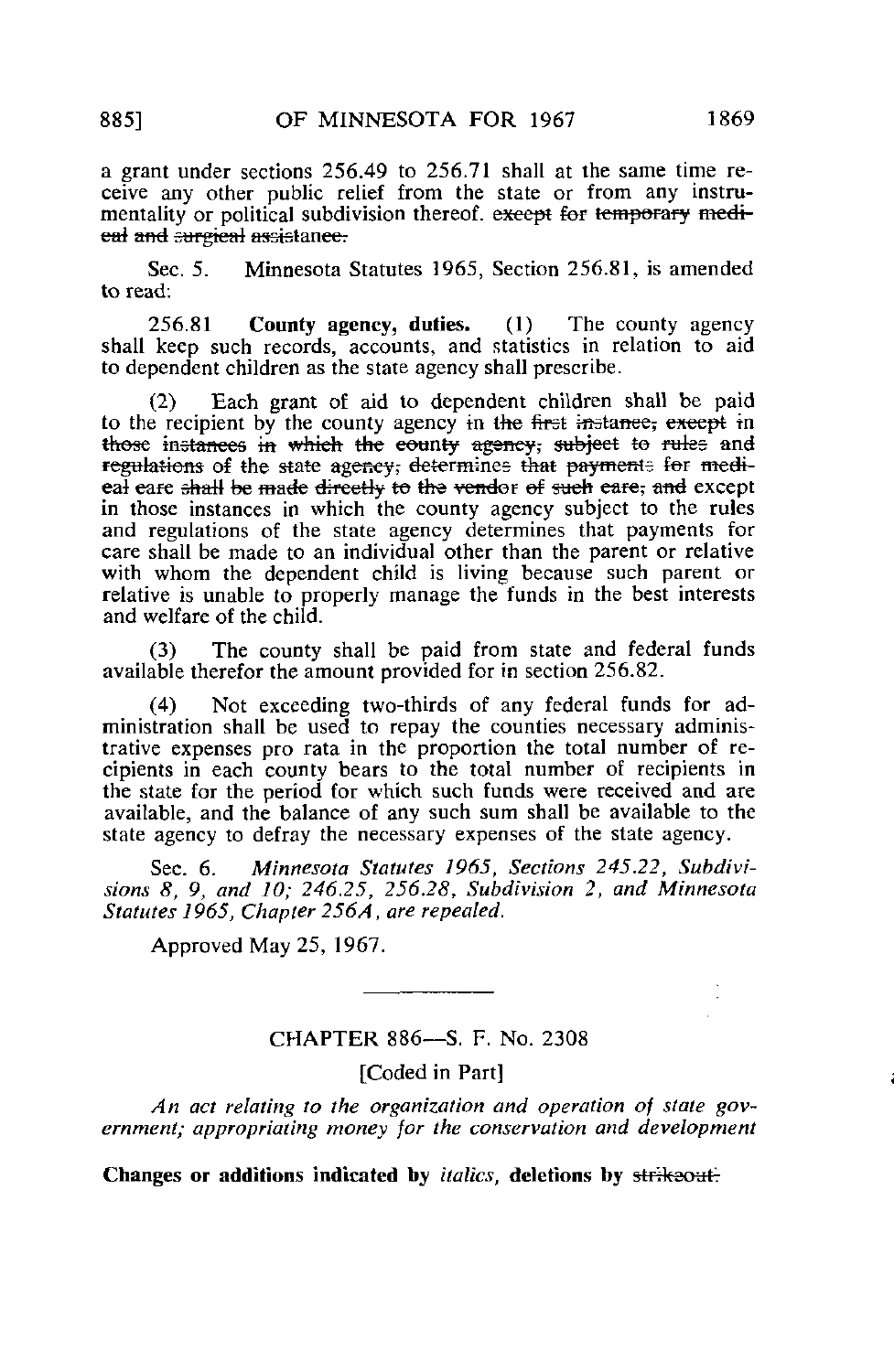of the state's natural resources; providing for maintenance of the Minnesota Historical Society; for county and district agricultural societies; for various stockbreeders', dairymen's, horticultural and poultry associations and societies; for sheriffs' per diem and mileage in certain cases; for vessel tonnage tax; for maintenance of the Sibley House; for maintenance of various semi-state activities; for aids to local subdivisions of government and school districts; for maintenance of the uniform laws commission; and for other purposes; repealing Minnesota Statutes 1965, Sections 198.10, 198.11, 198.12 as amended, 198.13, and 298.22, as amended.

Be it enacted by the Legislature of the State of Minnesota:

Section 1. State government; appropriations. The sums hereinafter named, or so much thereof as may be necessary, are hereby appropriated out of the general revenue fund in the state treasury not otherwise appropriated, or any other fund herein designated for the purposes specified in the following sections of this act, to be available for the fiscal years ending June 30, 1967, June 30, 1968, and June 30, 1969.

|                                                                                                                                           | <b>APPROPRIATIONS</b><br>Available for the Year<br>Ending June 30 |        |        |  |
|-------------------------------------------------------------------------------------------------------------------------------------------|-------------------------------------------------------------------|--------|--------|--|
|                                                                                                                                           | 1967 —                                                            | 1968   | 1969   |  |
|                                                                                                                                           | S                                                                 | S      | S      |  |
| Sec. 2. GENERAL GOVERNMENT                                                                                                                |                                                                   |        |        |  |
| Subdivision 1. Interstate Cooperation<br>Commission and Council of State Gov-<br>ernments                                                 |                                                                   | 20,400 | 20,400 |  |
| Subd. 2. Minnesota-Wisconsin Boun-<br>dary Area Commission                                                                                |                                                                   | 12,500 | 15,000 |  |
| Provided that the amount that may be<br>expended shall not exceed the amount<br>provided for the commission by the<br>State of Wisconsin. |                                                                   |        |        |  |
| Subd. 3. Uniform Laws Commission                                                                                                          |                                                                   |        |        |  |
|                                                                                                                                           |                                                                   | 4.350  | 2,350  |  |
| Any unexpended balance remaining in<br>the first year shall not cancel but shall<br>be available for the second year of the<br>hiennium.  |                                                                   |        |        |  |
| Subd. 4. The Great Lakes Commis-<br>$sion$                                                                                                |                                                                   | 16,000 | 16,000 |  |
| Subd. 5. The Education Commission                                                                                                         |                                                                   | 8.000  | 13,500 |  |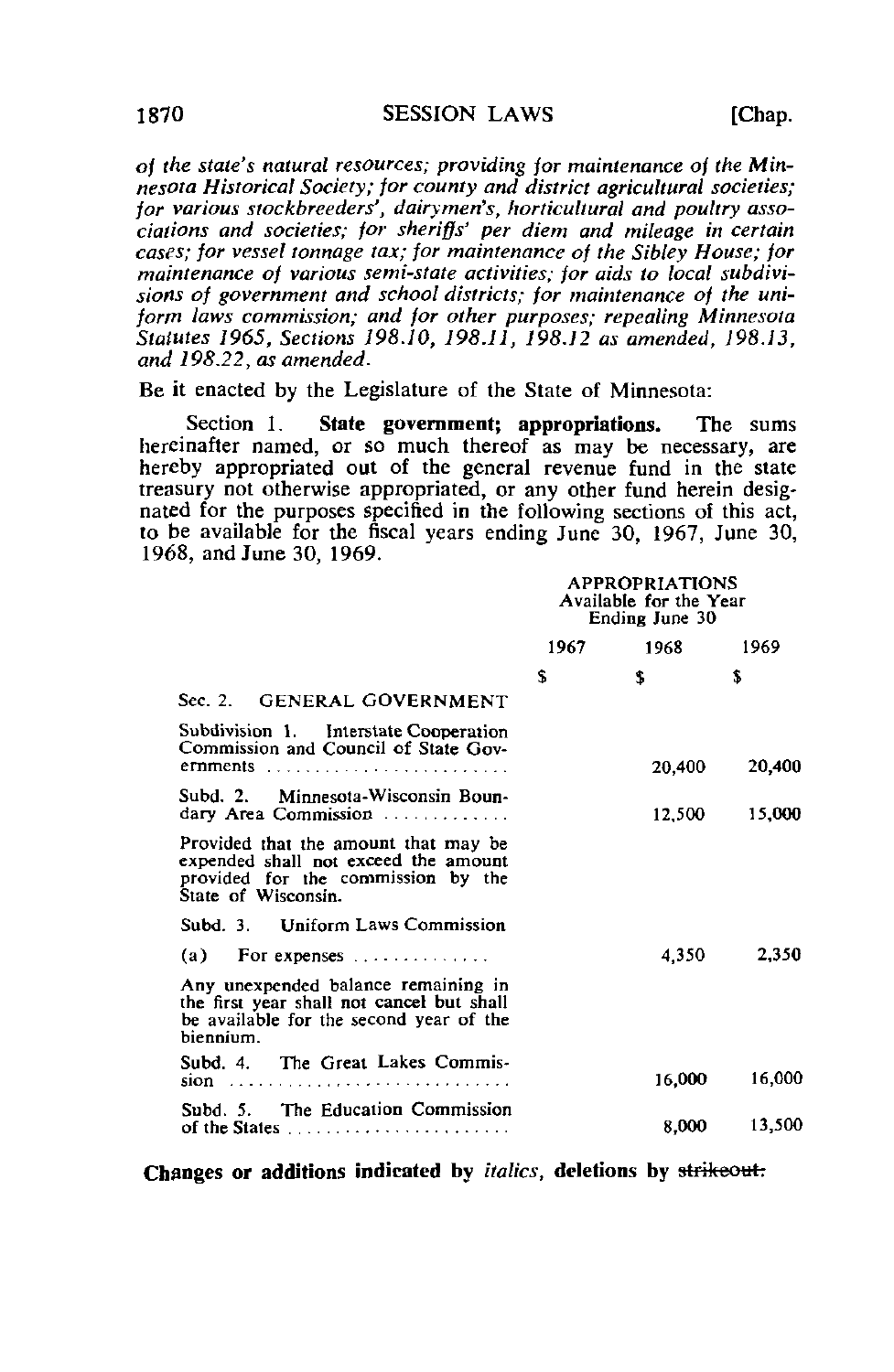| Subd. 6. National Governors' Con-<br>ference                                                                                                                                                   | 3,000 | 6.000  | 6.000  |
|------------------------------------------------------------------------------------------------------------------------------------------------------------------------------------------------|-------|--------|--------|
| Sec. 3. PROTECTION TO<br>PER-<br>SONS AND PROPERTY                                                                                                                                             |       |        |        |
| Subdivision 1. For mileage and per<br>diem for conveying prisoners to the<br>state reformatory and state prison and<br>for conveying youths to the youth con-<br>servation commission $\ldots$ |       | 32,000 | 32,000 |
| Should the appropriation for either year                                                                                                                                                       |       |        |        |

be insufficient, then the appropriation for the other year shall be available therefor.

Provided, however, that the amounts appropriated by subdivision 1 include payments for:

(a) Upon certification by the commissioner of corrections that any person committed to the youth conservation commission has absconded or otherwise violated the terms of his parole or probation and should be returned to the state reformatory, the state training school for boys, the Minnesota home school, or other similar correctional institutions which may be hereafter established for their confinement, the necessary expenses of parole or probation officers, sheriffs or other officers incurred in returning such person, including per diem and expenses of guards, shall be approved by the state auditor and paid out of the state treasury from funds appropriated for such purposes. The auditor may allow for such expenses the necessary expenses incurred by the sheriff or other officer in going to and returning from the particular correctional institution concerned and \$10 per day for each guard, and such sum as is necessary for actual traveling expenses. All bills shall be rendered in writing, fully itemized, verified, and accompanied by the receipt of the superintendent of the appropriate institution for the delivery of such ward of the youth conservation commission, in a form prescribed by the state auditor.

(b) The mileage shall be reimbursed at the rate of  $7\frac{1}{2}$  cents per mile without regard to the number of guards or prisoners conveyed.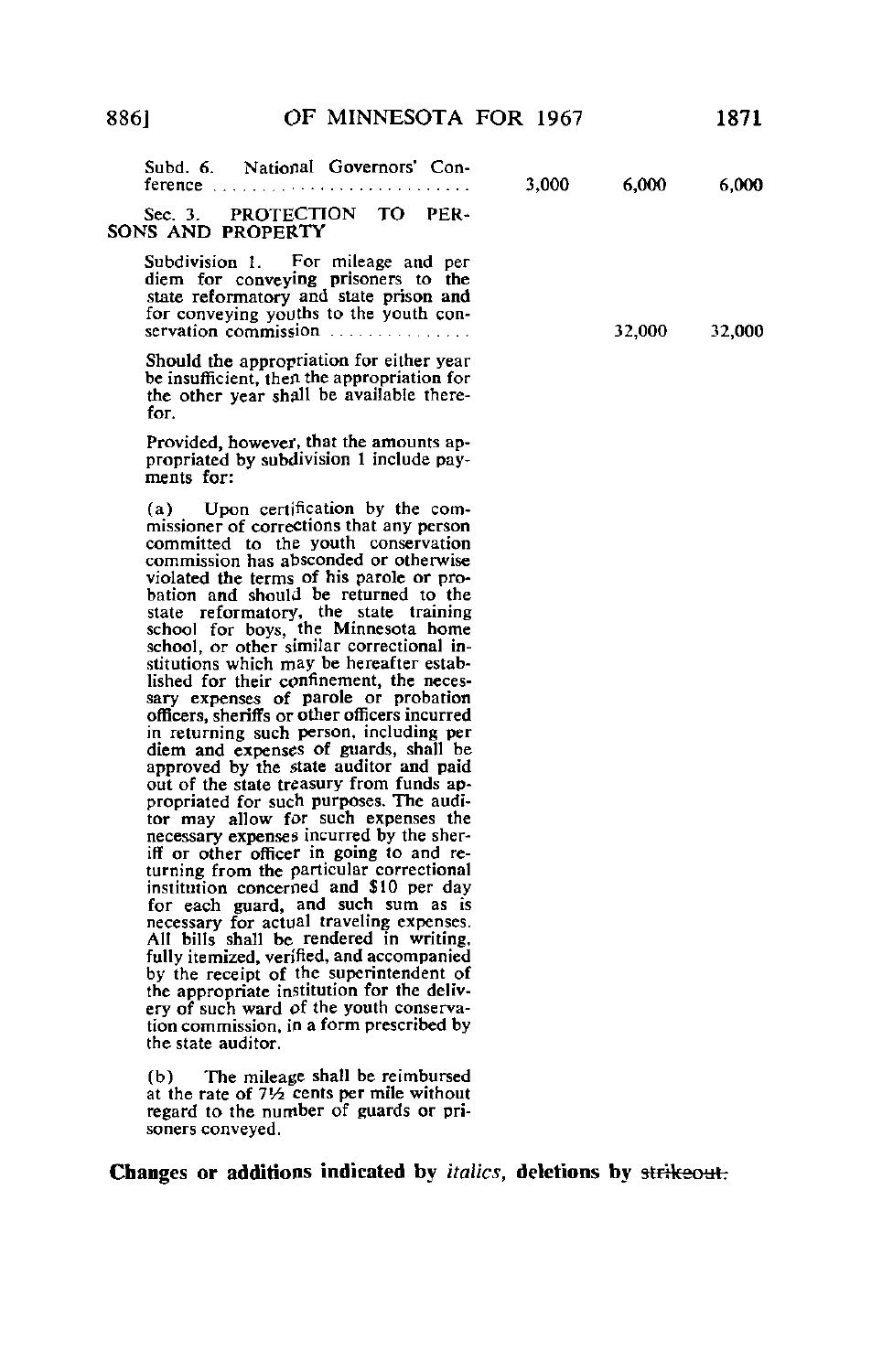1872 SESSION LAWS [Chap.

Sec. 4. DEVELOPMENT AND CONSERVATION OF NATURAL RE-**SOURCES** Subdivision 1. Societies and Associations (a) State Horticultural Society 1. For maintenance  $\ldots$   $\ldots$   $\ldots$  6,250 6,250 (b) For expenses of the Junior Livestock Show in Duluth 1,400 1,400 Said sum to be paid to the Junior Livestock Association of Duluth and to be expended by said association for the payment of the expenses and transportation of boys and girls displaying exhibits and in attendance at the Junior Livestock Show at Duluth, and for prizes awarded to exhibitors at said show. (c) For aid to Minnesota Crop Improvement Association 2,500 2,500 2,500 (d) For aid to Minnesota Livestock Breeders Association 11, 14,000 14,000 14,000 (e) For aid to Northern Sheep Growers Associations **Associations 6**  $750$  750 750 (f) For aid to Southern Sheep Growers Associations at LeSueur, Minnesota 500 500 500 (g) For Red River Valley Livestock Associations 4,700 4,700 4,700 Provided that the amount appropriated by item (g) hereof shall be disbursed pursuant to provisions of Minnesota Statutes, Section 38.02. (h) For the Red River Valley Dairymen's Association, Inc., for the purpose of promoting better dairying 1,000 1,000 1,000 Items (a), (c), (d), (e), (f), and (h) shall be appropriated under provisions of Minnesota Statutes, Section 17.07. Subd. 2. Aid to Agricultural Societies and Poultry Associations (a) Aid to county and district agricultural societies 205,000 205,000 205,000 Of the amount appropriated by item (a), \$4,500 each year is for livestock premiums to county fair associations for carrying on boys' and girls' club work.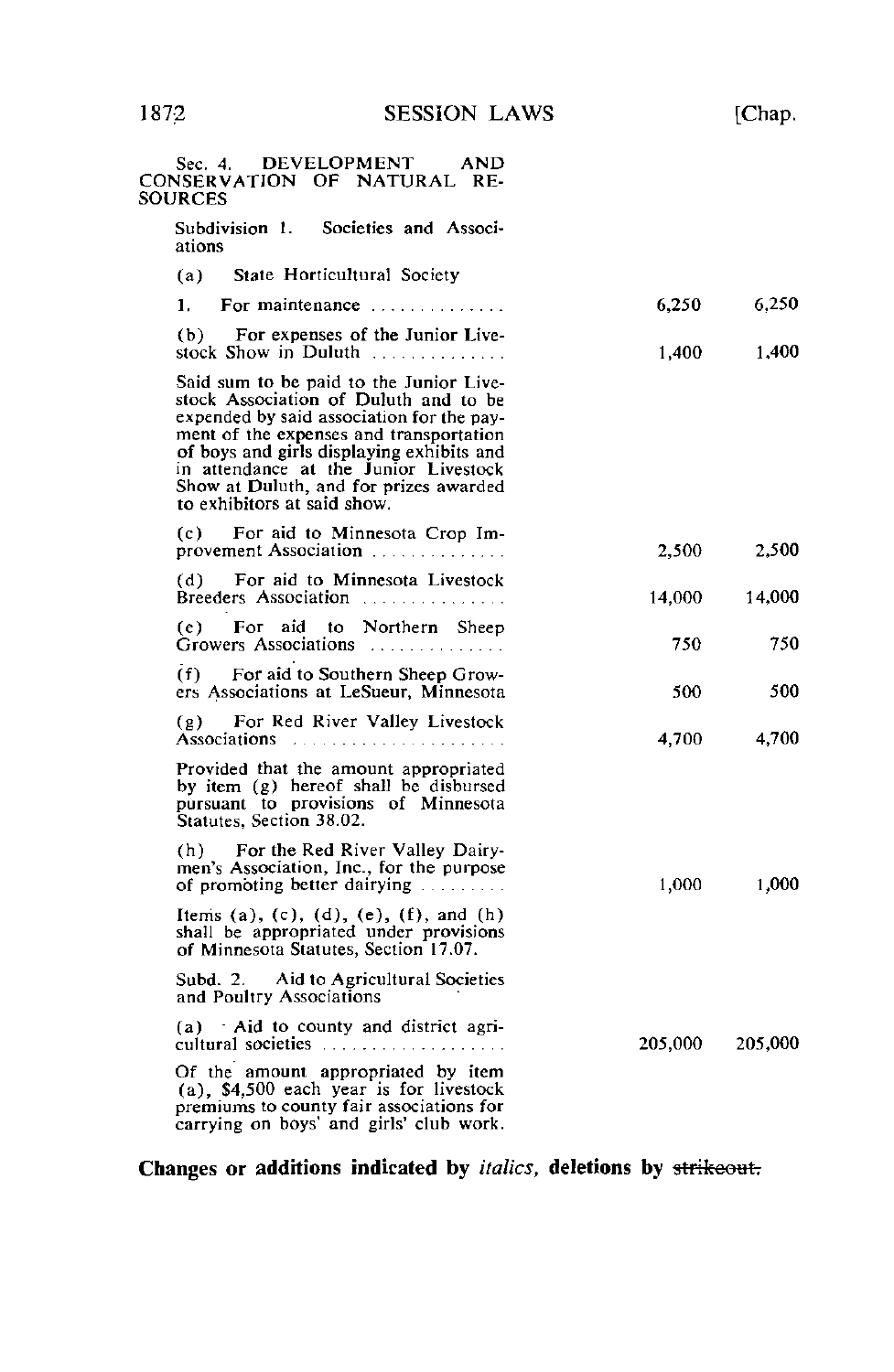Provided that the amount appropriated by item (a) hereof shall be disbursed according to Minnesota Statutes, Section 38.02.

Notwithstanding any other law to the contrary, the amount appropriated by item (a) shall only be disbursed to those county and district agricultural societies whose premium lists exceed \$2,000.

Provided that out of the amounts appropriated by item (a) hereof \$1,000 each year shall be available to the Red Lake Band of Chippewa Indians to be expended as may be directed by the Indian Council for the purpose of encouraging such activities and arts as will advance the economic and social interest of their people and particularly to promote a program of agricultural development that will utilise to the greatest possible extent the lands and forest owned by them. This appropriation may be used to help maintain an agricultural extension service; to promote 4-H club work, or for premiums for the competitive display of exhibits at any fair or exposition that may be arranged under the direction of the Council.

(b) For aid in payment of premiums at exhibitions of poultry for the Poultry Associations mentioned in Laws 1949, Chapter 718, Section 7, Subdivision 8 . . . . . . . . . . . . . 3,500 3,500

Provided that out of the amounts appropriated by item (b) hereof the amount of \$1,125 shall be allotted each fiscal year to aid the Minnesota State Poultry Association in the payment of premiums and other necessary expenses, exclusive of salaries or wages of any kind, at its annual exhibition.

Provided that the Northern Poultry Association (being a consolidation of fourteen northwestern county associations) shall receive not to exceed \$150.

Provided that no one association or society will receive an amount greater than the annual premium paid to exhibitors by them and shall not in any case exceed the sum of \$150 to any one county.

Provided further that any society or association to be entitled to their distribu-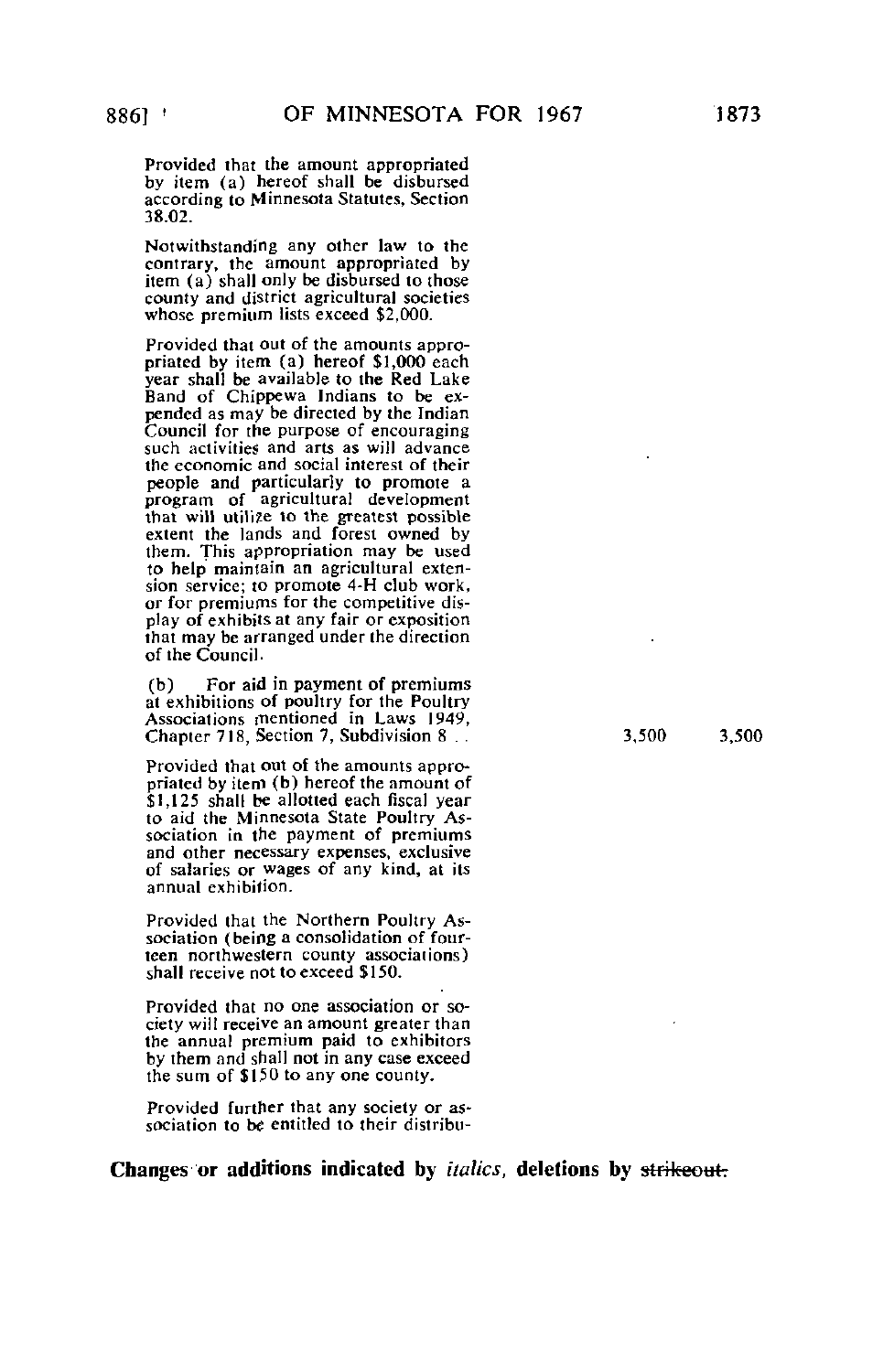tive share of this appropriation shall file annually with the state auditor, on or before the first day of April of each year, a sworn statement signed by the president or secretary of such association or society, showing the amount of cash premiums paid during the year to exhibitors, and the amount to be distributed to such society or association from said fund shall be based and determined upon the amount of cash premiums paid out as hereinbefore provided. Provided further that except as herein provided where there is more than one association in a county, the amount allotted to such county, not exceeding \$150 aforesaid, shall be distributed to the societies in equal amounts.

Sec. 5. SOCIAL SECURITY

Subdivision 1. Minnesota Veterans Home

(a) Maintenance and repairs  $333,001$   $352,963$ 

Of the amounts appropriated by item (a), including such additional federal funds and dedicated receipts as may be available for maintenance and repair not to exceed \$635,911 is for salaries for the year ending June 30, 1968, and \$654,773 is for salaries for the year ending June 30, 1969.

Of the amounts appropriated by item (a), no additional classified employees shall be granted beyond the approved roster of 95.

Federal aid, compensation or reimbursement from the federal government or otherwise, received by the Minnesota Veterans Home, and all receipts from maintenance charges are hereby reappropriated, to be used for the purpose of supplementing the appropriation herein provided for.

No portion of the money appropriated for salaries shall be used to pay merit increases to employees in the unclassified service.

No commissary privileges, including food, laundry service, janitorial service, and household supplies shall be furnished to any employees paid from this appropriation.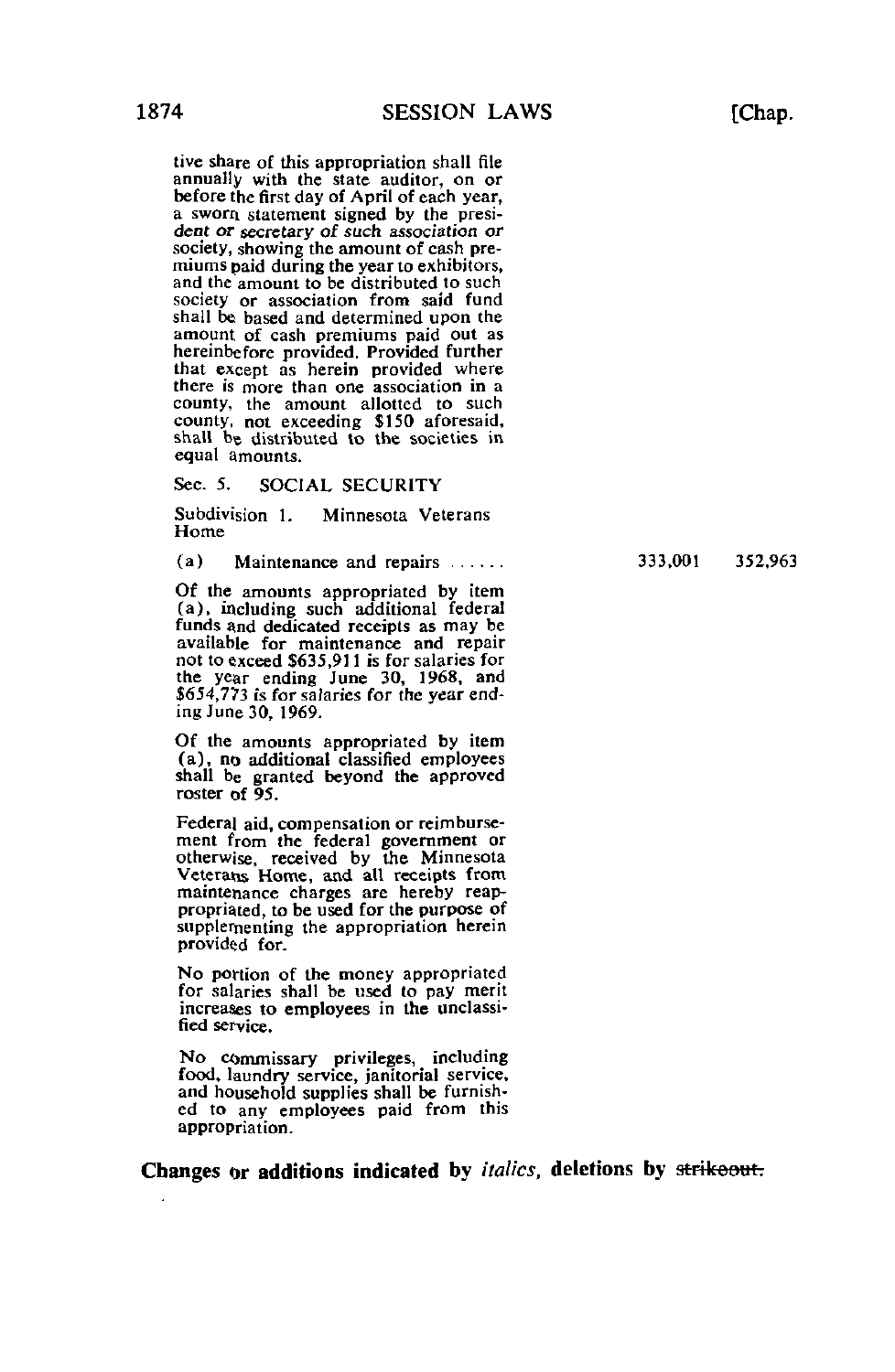Provided that when the incumbent secretary to the Minnesota Veterans Home Board retires, the position shall be eliminated. The first clerical position that be-comes vacant shall not be filled and the approved roster shall be reduced by one.

# Subd. 2. Miscellaneous Accounts (a) Disabled American Veterans 1. For salaries, supplies and expense to be expended as provided by Laws 1941, Chapter  $425$  8,500 8,500 8,500 (b) United Spanish War Veterans 1, Maintenance, including publication of departmental reports .... 2,000 2,000 (c) Veterans of Foreign Wars 1, For carrying out the provisions of Laws 1945, Chapter 455 **8,500** 8,500 8,500 Sec. 6. EDUCATION, LIBRARIES, MUSEUMS AND RECREATION Subdivision 1. For Minnesota Historical Society (a) For salaries  $(473,130)$  491,235 Except for the director and assistant director, the salaries from all sources of all employees in the Historical Society shall be adjusted to the class of persons in the classified service performing comparable work and having comparable responsibility, as determined by the director of civil service. Provided that the Historical Building shall remain open for public use on Saturdays and if required, necessary adjustments in the remainder of the week-day schedule may be effected by the Historical Society. (b) For supplies and expense  $\ldots$  43,375 38,460 (c) Library books  $17,000$  17,000 (d) Microfilm  $(3.112)$  $(e)$  Museum  $\ldots$   $\ldots$   $\ldots$   $\ldots$   $\ldots$  5,000 The appropriation herein provided is for construction of an exhibit gallery de-voted to pioneer life in Minnesota.  $\sim 10$  $\textbf{(f)}$  Publication  $\ldots \ldots \ldots \ldots \ldots$  7,500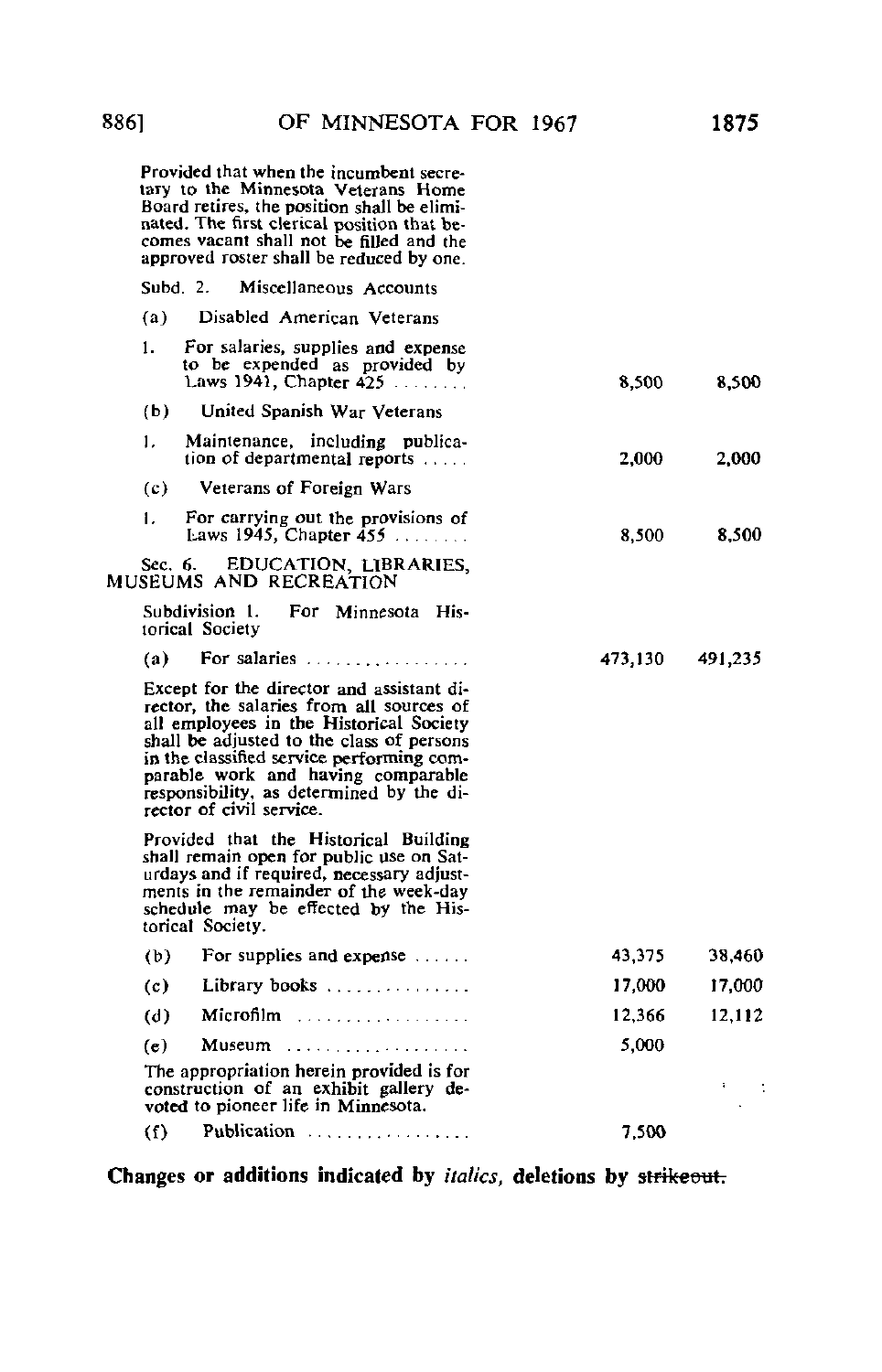The appropriation herein provided is for preparation and publication of a source book on major documents, both public and private, in Minnesota history. The appropriation herein provided shall not cancel but shall be available until the project is completed.

Notwithstanding any other law to the contrary, the appropriations in this subdivision shall be subject to all the provisions of Minnesota Statutes, Chapter 16, except 16.07.

Subd. 2. For Maintenance Sibley

| House to be expended by the Sibley<br>House Association                                                                                                                                                                                                                                                                                | 6.000  | 6.000  |
|----------------------------------------------------------------------------------------------------------------------------------------------------------------------------------------------------------------------------------------------------------------------------------------------------------------------------------------|--------|--------|
| For aid to school districts<br>Subd. 3.<br>as provided by M.S. $124.31$                                                                                                                                                                                                                                                                | 50,000 | 50.000 |
| Provided that any sums received by any<br>school district from the above appropri-<br>ation shall be in addition to all other<br>forms of state aid and shall not be de-<br>ducted from any other state aid to<br>schools, and that the amount appropri-<br>ated by the above item shall be paid out<br>of the income tax school fund. |        |        |
| Subd. 4. For Minnesota Academy of<br>Science                                                                                                                                                                                                                                                                                           | 12,500 | 12.500 |
| Subd. 5. Minnesota State Arts Coun-<br>cil-                                                                                                                                                                                                                                                                                            | 85,000 | 85,000 |
| Every muhlication program or other                                                                                                                                                                                                                                                                                                     |        |        |

Every publication, program or other graphic material prepared by the Minnesota State Arts Council, or prepared for use by any other organization in connection with an activity funded in whole or part by the Council shall bear the legend: "This activity made possible, in part, by a grant provided by the Minnesota State Legislature and the Congress of the United States."

Provided that the Minnesota State Arts • Council shall submit a written report to the House Appropriations and Senate Finance Committees on July 1, 1968. Such report shall include but not be limited to the specific purposes for which the appropriation was expended for the fiscal year ending June 30, 1968. It shall include an itemization of the programs and projects supported and the source of the funds each received. It also shall contain a detailed proposal for

Changes or additions indicated by *italics*, deletions by strikeout.

 $\blacksquare$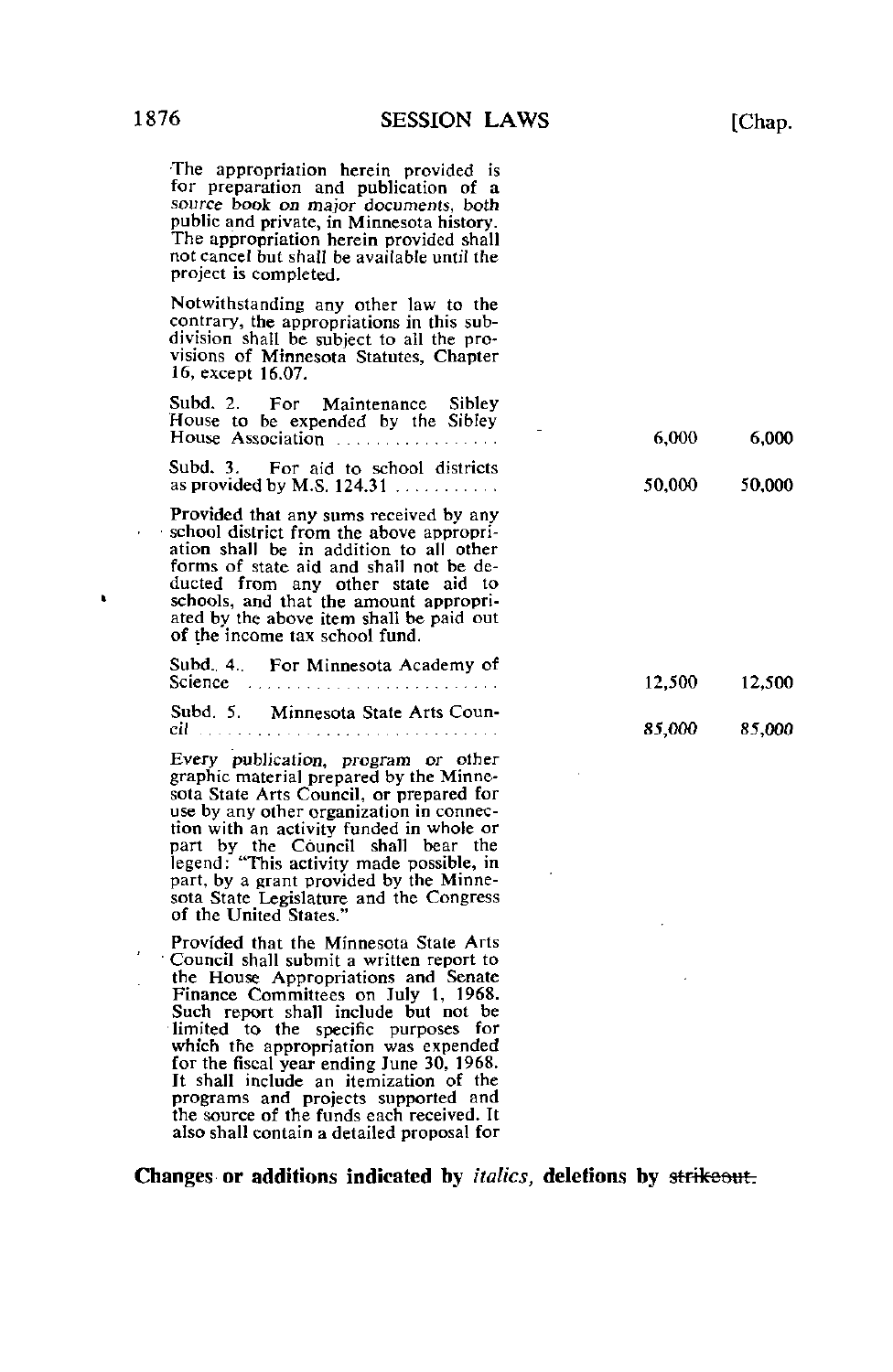the expenditure of the appropriation provided in this subdivision for the fiscal year ending June 30, 1969. The Council shall submit a written report to the 1969 Legislature. The report shall be similar in format to the above report but shall cover each of the years of the 1967-1969 biennium.

### Sec. 7. MISCELLANEOUS

Subdivision 1. For special aid to cities having large proportion of property paying gross earnings taxes, M.S.  $276.15$  195,000 195,000

Subd. 2. For special aid to counties having large proportion of property paying gross earnings taxes, Minnesota Statutes, Sections 373.20 to 373.24 37,500 37,500 37,500

Subd. 3. For special aid to towns having large proportion of property paying gross earnings taxes, Laws 1939, Chapter 324, as amended by Laws 1943, Chapter 506, and pursuant to Laws 1943, Chapter 559 1,500 1,500

Sec. 8. EMPLOYEES COMPENSA-TION 2,353.88

To be transferred by the state auditor to the department of labor and industry compensation revolving fund, in payment of obligations incurred by the Minnesota Veterans Home Board.

Sec. 9. UNEMPLOYMENT COM-PENSATION 1, 2000, 2000, 2000, 2000, 2000, 2000, 2000, 2000, 2000, 2000, 2000, 2000, 2000, 2000, 2000, 2000, 2000, 2000, 2000, 2000, 2000, 2000, 2000, 2000, 2000, 2000, 2000, 2000, 2000, 2000, 2000, 2000, 2000, 2000, 2000,

[n reimbursement of unemployment compensation benefits paid for former employees of the Minnesota Veterans Home Board.

Sec. 10. Vessel tonnage tax. The state treasurer is hereby authorized to set aside in a separate account the counties' share of the vessel tonnage tax and to distribute the same to the counties entitled thereto at the end of each fiscal year, as provided by Minnesota Statutes 289.01.

Sec. 11. Pay of state officers and employees. Notwithstanding the provisions of any legislation enacted in the current session or any other statute previously enacted, an employee hired subsequent to June 30, 1966, at a rate above the minimum rate for his class, other than those hired at an approved in-range hiring rate, shall receive an adjusted salary bearing the same relation to the minimum of his new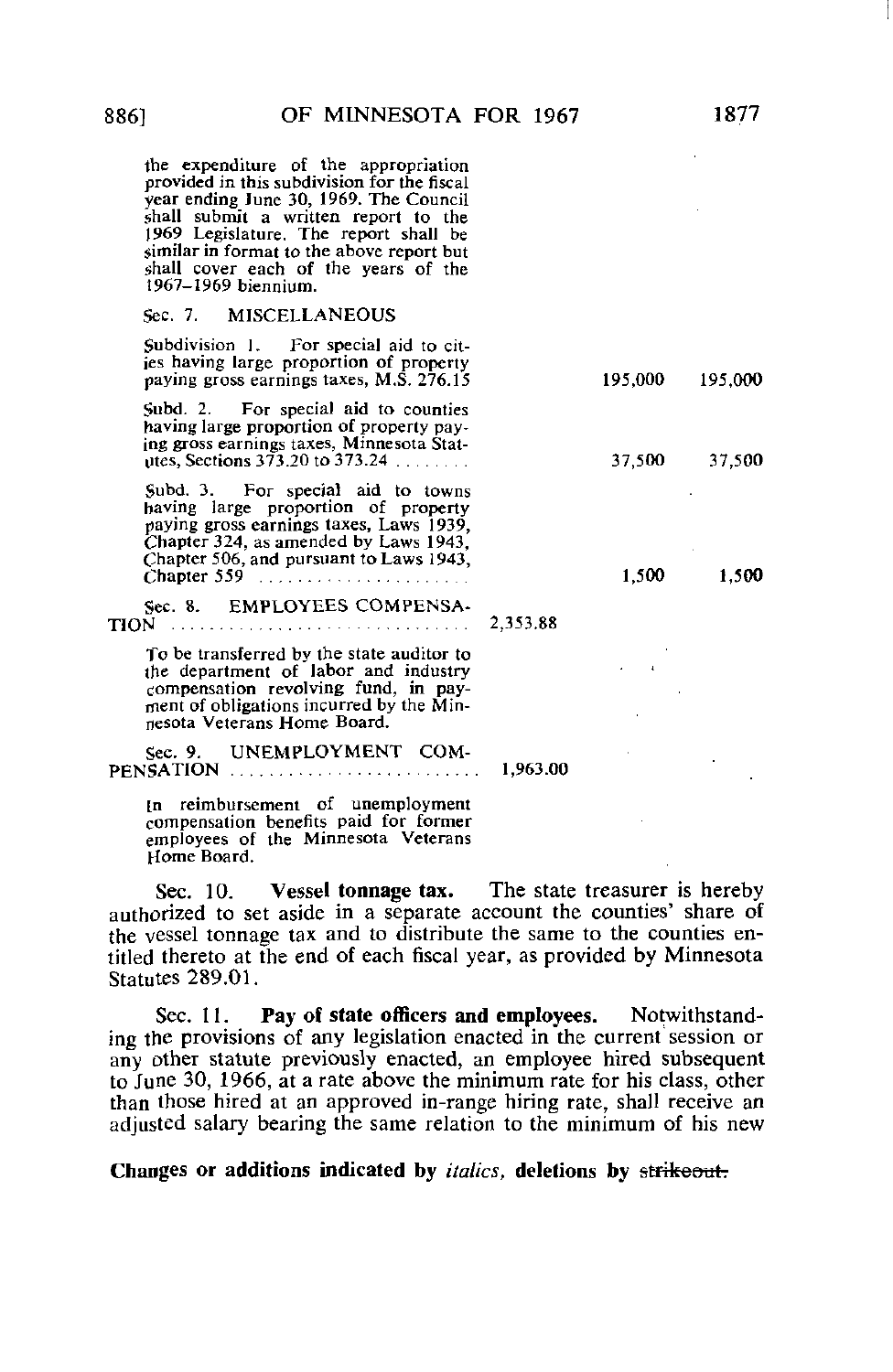range as his salary at the time of appointment bore to the minimum of his former range except that no such adjustment shall exceed 12 percent nor shall be to a rate lower than the minimum of the new range. Any adjustment made under the provisions of Laws 1967, Chapter 193, Sec. 2, Subd.  $2(6)(b)$  that falls off step in the B range shall be advanced to the next higher step.

Sec. 12. Salary allotment limitations. Departments or agencies that are subject to the provisions of Minnesota Statutes, Section 16.16, and that operate in whole or in part with standing appropriations shall be subject to the provisions of this section. For the biennium beginning July 1, 1967, the commissioner of administration shall limit the annual quarterly budget allotments for salaries as follows:

(a) In departments or agencies having from 51 to 100 employees and in the state colleges, 75 percent of the total moneys required for the payment of salary increases shall be allotted.

(b) In departments or agencies having 101 or more employees, 50 percent of the total moneys required for the payment of salary increases shall be allotted.

Sec. 13. **Unobligated balances.** The unobligated balances on hand as of June 30, 1967, June 30, 1968, and June 30, 1969, in the several appropriations and accounts of each of the departments or divisions for which an appropriation is made herein out of the general revenue fund, are hereby cancelled into the general revenue fund as of June 30, 1967, June 30, 1968, and June 30, 1969, and the unobligated balances on hand as of June 30, 1968, and June 30, 1969, appropriated out of any other funds shall be cancelled into the fund from which they are appropriated as of June 30, 1968, and June 30, 1969. The provisions of this section shall not apply where otherwise indicated in this act or to aid, contributions, or reimbursements received from the federal government by the state, and all such federal aid, contributions, or reimbursements are hereby reappropriated for the purpose of supplementing the appropriations herein provided.

Sec. 14. Any moneys made available to any state department or agency by this act by appropriation, transfer or otherwise for the payment of salaries is a source of revenue to such department or agency under the provisions of Minnesota Statutes, Sections 355.50 and 352.04, Subdivision 5.

Sec. 15. Minnesota Statutes 1965, Sections 198.10, 198.11, 198.12 as amended by Laws 1967, Chapter 52, Section 5, 198.13 and 198.22 as amended by Laws 1967, Chapter 52, Section 22, are repealed.